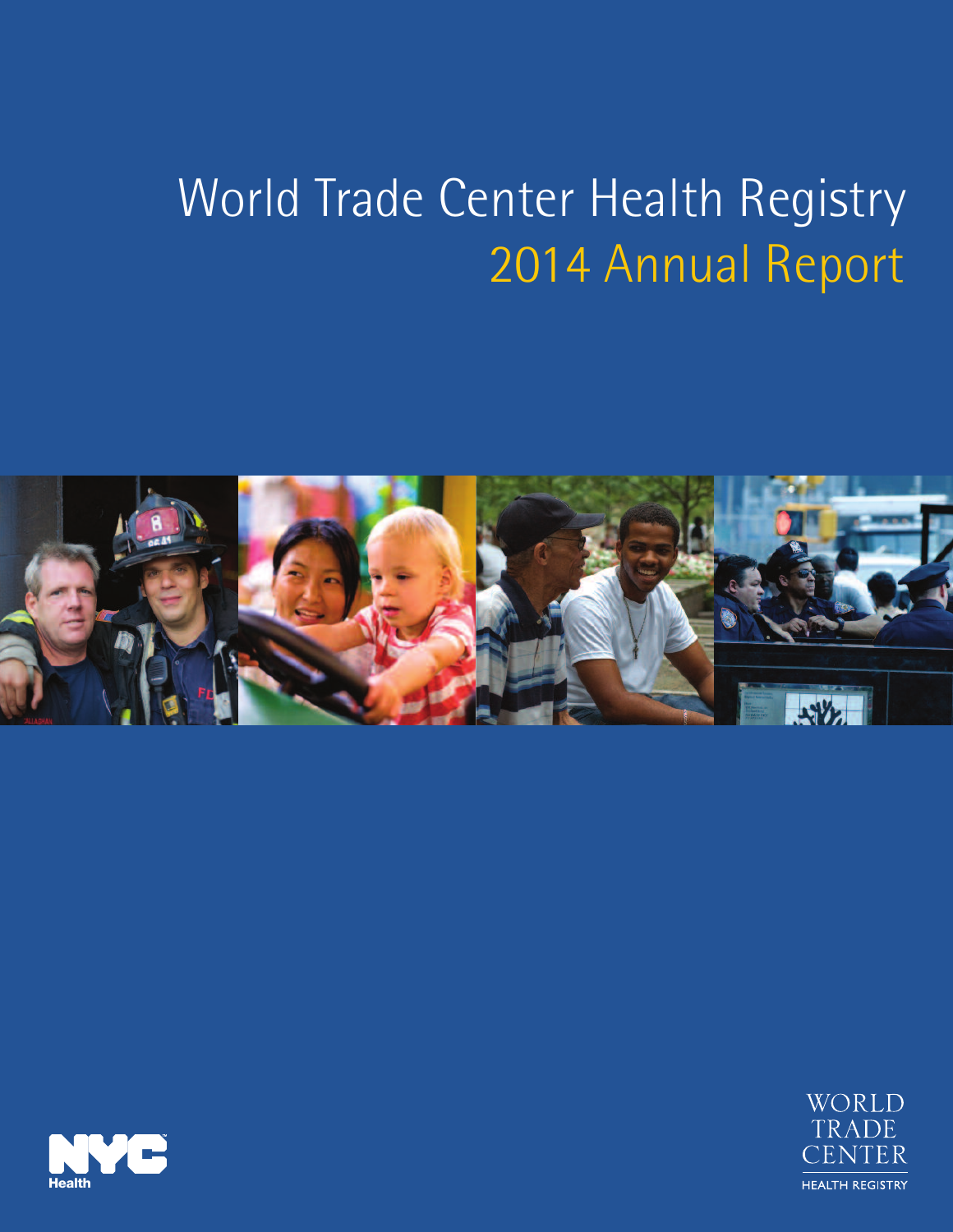Dear Enrollees:

In this report, you will find recent Registry findings on diabetes, injury, depression, binge drinking and respiratory illnesses.

Currently, the Registry is preparing for its next major health survey, expected to launch in early 2015.

In addition, we are now surveying over 2,700 enrollees who reported in 2011-2012 that they were diagnosed with an autoimmune disease after 9/11. This research will help determine whether these conditions are related to 9/11 events.

To keep enrollees and the public informed, we have launched a new video series to explain research findings in simple, clear language. Additional videos will be released as new findings are published.

The Registry continues to encourage enrollees who report 9/11-related symptoms and conditions to apply to the WTC Health Program (WTCHP) for monitoring and treatment. Since July 2013, the Registry's Treatment Referral Program (TRP) has followed up with over 4,100 interested enrollees, directly assisting more than 1,500 with their WTCHP applications.

We continue to help enrollees document their eligibility for the WTCHP and the September 11th Victim Compensation Fund (VCF).

If you have any questions, please contact 866-NYC-WTCR (866-692-9827) or [wtchr@health.nyc.gov](mailto:wtchr@health.nyc.gov), or visit [nyc.gov/9-11HealthInfo](www.nyc.gov/9-11HealthInfo).

Thank you for your continued commitment to the Registry.

Sincerely,

Mark Farfel, ScD Director

# **About the Registry**

The World Trade Center Health Registry is the largest post-disaster public health registry in United States history, tracking the health of more than 71,000 people directly exposed to the World Trade Center (WTC) disaster. The Registry was established by the New York City Department of Health and Mental Hygiene and the Agency for Toxic Substances and Disease Registry. The National Institute for Occupational Safety and Health has funded the Registry since May 2009.

## **September 11th Victim Compensation Fund**

On January 2, 2011, President Obama signed into law the James Zadroga 9/11 Health and Compensation Act of 2010 (Zadroga Act). The Victim Compensation Fund provides compensation for any individual (or personal representative of a deceased individual) who suffered physical harm or was killed as a result of the September 11, 2001 disaster or the debris removal efforts that took place in the immediate aftermath. For more information, please visit <http://www.vcf.gov>.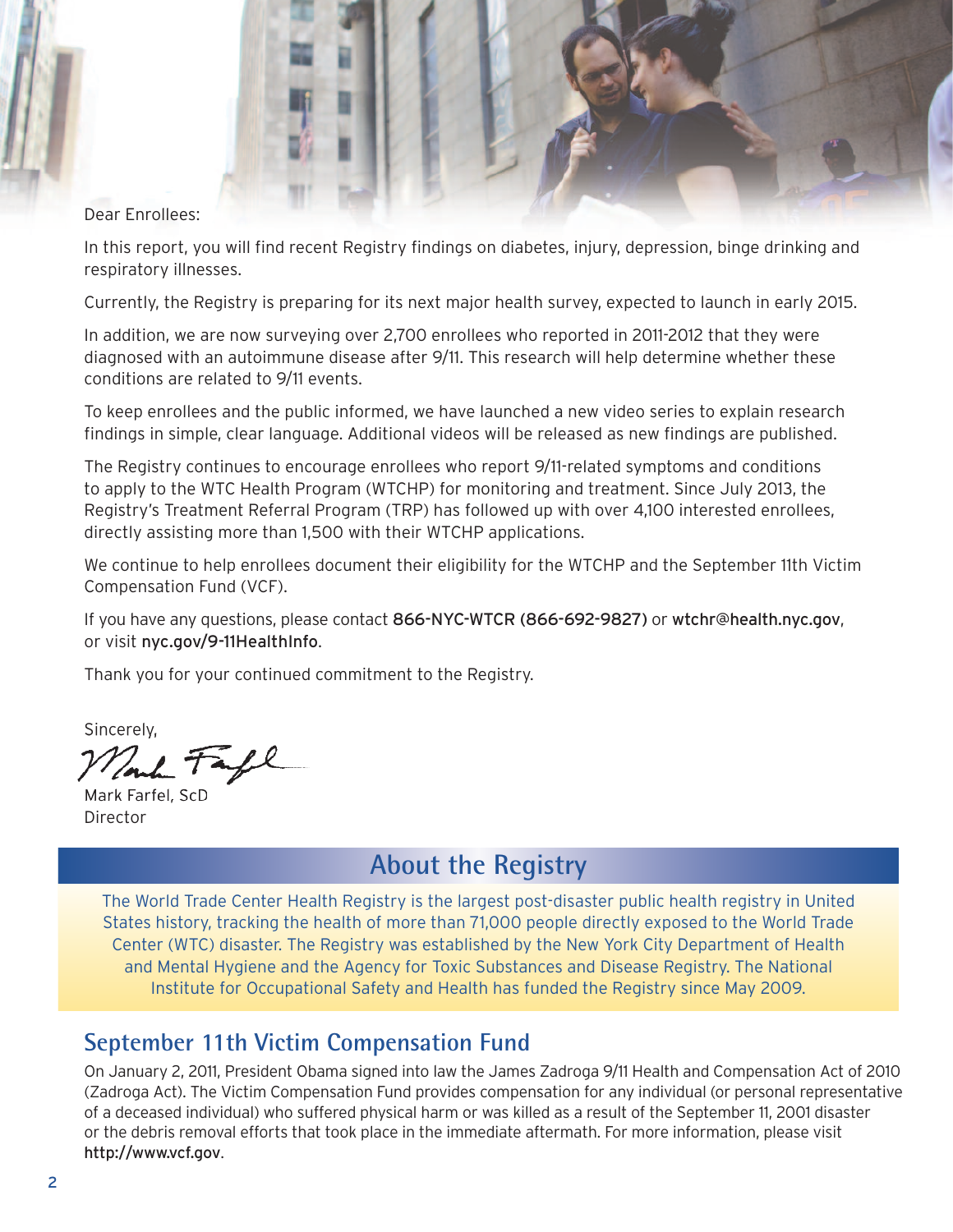# **The Registry's mission is to:**

- Identify and track the long-term physical and mental health effects of 9/11.
- Share findings and recommendations with enrollees, the public, the WTC Health Program and policymakers.
- Respond to health concerns and assess gaps in care for 9/11-related health problems.
- Offer guidance to public health professionals in planning for future emergencies.

#### **WTC Health Program**

The federal WTC Health Program provides medical services for 9/11-related health problems at no cost to eligible responders and survivors. For more information, call 888-982-4748 or visit **<http://www.cdc.gov/wtc/>**.

## **Recent Registry Findings**

- 1) *Respiratory Issues:* The Registry and specialists from the New York University (NYU)-Bellevue Hospital WTC Center of Excellence published findings from a study of lung function among enrollees who lived or worked in lower Manhattan and have persistent lower respiratory symptoms. The study found that 9/11-related dust exposure in the workplace and at home was a risk factor for persistent lower respiratory symptoms and decreased lung function seven to eight years after 9/11. The Registry and NYU-Bellevue recently completed data collection for a follow-up study to determine whether the symptoms and lung damage have improved, and, if not, what factors are causing the problems. Over 70 percent of the 780 eligible enrollees participated. Analysis of the findings will continue into 2015.
- 2) *Physical Injuries and Chronic Diseases:* Enrollees with injuries as a result of 9/11, including broken bones, burns, and head trauma, were found to be at increased risk of chronic disease five to six years later. This study included more than 14,000 adult enrollees who reported no previous diagnosis of heart disease, respiratory disease, diabetes or cancer. The nearly 2,000 enrollees who reported more than one type of injury were twice as likely to also report a respiratory illness as those who were not injured. Enrollees with multiple types of injuries and probable post-traumatic stress disorder (PTSD) were three times more likely to report heart disease than those without injuries and PTSD.
- 3) *PTSD:* A study of 41,000 Registry enrollees found that about one in five suffers from PTSD 9 to 10 years after 9/11. About eight percent of study participants reported frequent binge drinking in

the past month. This figure is slightly higher than local and national data. Among Registry enrollees suffering from PTSD, 15 percent reported frequent binge drinking. Among enrollees without PTSD, six percent reported frequent binge drinking. People with higher levels of exposure to 9/11 were also more likely to report frequent binge drinking than people with lower exposure.

- 4) *PTSD and Diabetes:* A study of over 36,000 Registry enrollees found that those who had PTSD when they joined in 2003-2004 were 30 percent more likely to develop diabetes six to eight years later than people without PTSD. One explanation is that chronic stress reactions caused by PTSD can, over time, cause the body's cells to become resistant to insulin, causing sugar to build up in the bloodstream. PTSD has also been associated with unhealthy behaviors including poor diet and physical inactivity, both of which may increase the risk of developing diabetes.
- 5) *Mental Health Issues:* A study investigating the mental health care needs of 30,000 Registry enrollees 10 to 11 years after 9/11 found:
	- Over 15 percent reported having PTSD.
	- Nearly 15 percent experienced depression.
	- Ten percent had both conditions.

Enrollees who reported having both PTSD and depression were more likely to have increased 9/11 exposure, be unemployed, have lower social support and quality of life and have more unmet mental health care needs. It is common for traumatized populations to suffer from both PTSD and depression; the combination is often associated with functional impairment, greater symptom severity and disability.